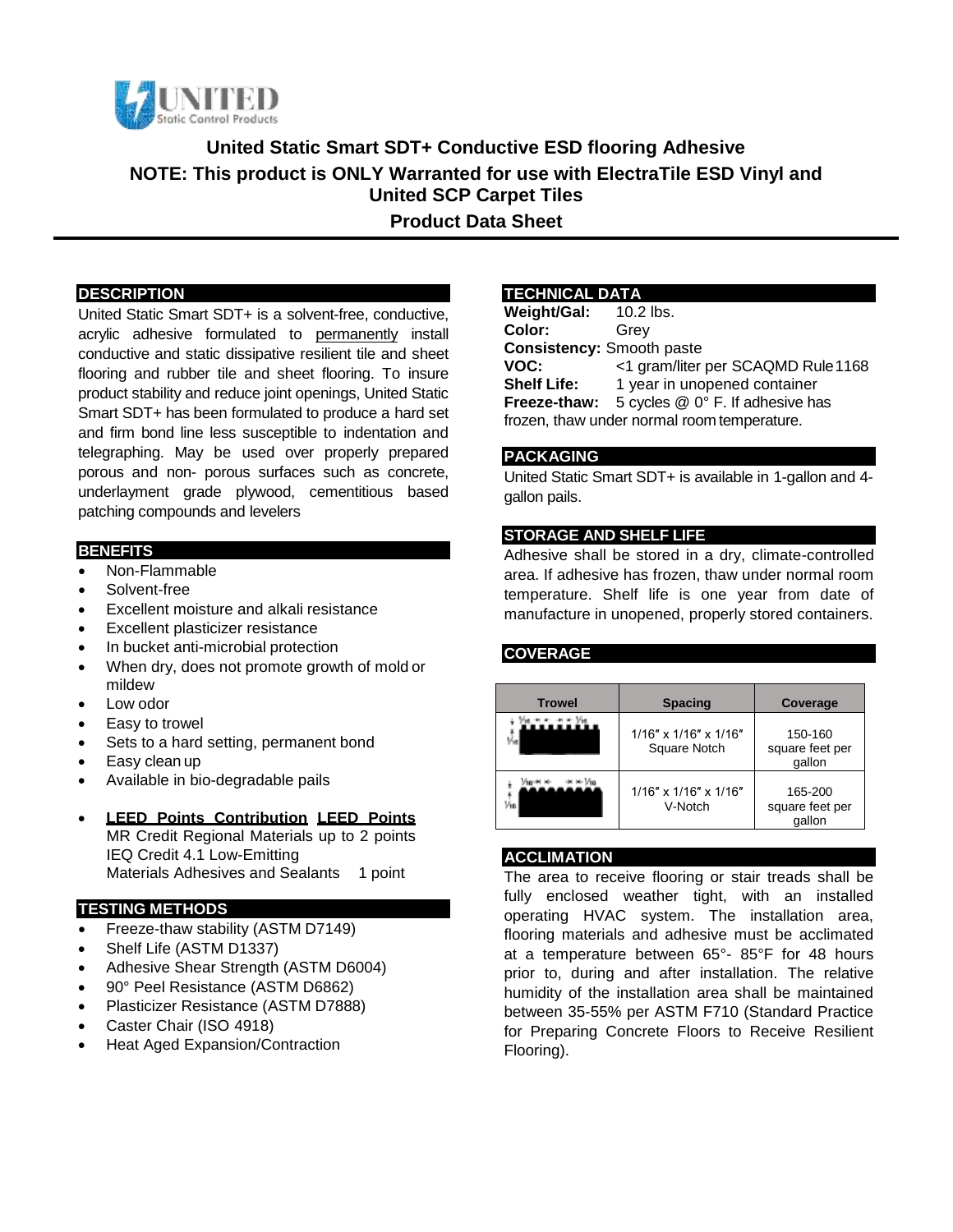## **SURFACE PREPARATION**

United Static Smart SDT+ may be used on porous and non- porous surfaces free of moisture. Surface to be covered must be dry, clean and smooth. Any foreign materials present such as paint, grease, oil, pen markings, adhesive residues, etc. that may prevent a proper bond or migrate to the surface causing a stain must be removed. Adhesive can be used on all grades of concrete on, above or below grade in the absence of moisture. Installation of a 10 mil (0.010") or greater effective moisture retarder is recommended directly under all on and below grade concrete slabs with its integrity insured. Concrete shall be prepared according to the recommendations outlined in ASTM F710 (Standard Practice for Preparing Concrete Floors to Receive Resilient Flooring). Concrete Floors (slabs) shall be free from crazing, dusting, spalling and any curing or sealing compounds. Concrete floors shall be tested for moisture according to the latest revision of ASTM F2170 Standard Test Method for Determining Relative Humidity in Concrete Floor Slabs Using in situ Probes with levels **not to exceed 85%RH** and ASTM F1869 Standard Test Method for Measuring Moisture Vapor Emission Rate of Concrete Subfloor Using Anhydrous Calcium Chloride with moisture levels **not to exceed 5 pounds** per 24 hours per 1,000 square feet. **Substrate PH reading should be between 7.0 and 10.0.** Wood floors must be double construction with a 1" minimum thickness, structurally sound, securely fastened and free from deflection/spring. Top layer of wood shall be underlayment grade plywood. Cracks and uneven surfaces must be filled with an approved cement-based patching compound.

It is the responsibility of the user to determine the porosity of the surface. To determine if a surface is porous, place a few droplets of water in various areas. If the subfloor is porous, the water will be absorbed within 2-3 minutes.

### **APPLICATION**

**Porous Substrates:** Apply adhesive with a 1/16″ x 1/16″ x 1/16″ square notch trowel for materials with a gauge (thickness) of 0.080" or greater. Use a 1/16″ x 1/16″ x 1/16″ V-notch trowel for materials with a gauge (thickness) of 0.080" or less.

Spread adhesive evenly using the recommended trowel. Hold trowel at a 60° angle. Replace trowels with worn notches. Do not re-notch worn notches.

For porous applications, the adhesive shall be allowed to remain open or flash-off for no longer than 5 minutes before positioning flooring. The working time of the adhesive will be dependent upon

substrate porosity, room temperature and humidity Adhesive trowel notches must be pliable to receive flooring. Immediately roll flooring in both directions with a 100 lb. three-section roller. Inspect a single tile 30 minutes after laying it into the adhesive. Approximately 50% of the adhesive should be visible on the back of the tile with the remaining adhesive being visible on the substrate.

**Non-Porous Substrates:** Apply adhesive with a 1/16″ x 1/16″ x 1/16″ V-notch trowel.

Spread adhesive evenly using the recommended trowel. Hold trowel at a 60° angle. Replace trowels with worn notches. Do not re-notch worn notches.

Non-porous installations require the adhesive to be semi wet to the touch. The installer should see **very pliable adhesive trowel lines** that will yield a transfer of adhesive to the finger. Once the adhesive reaches this stage, it is ready to accept flooring material. **From the time the adhesive reaches this stage, to the time it must be covered with flooring is 30 minutes or less. If the adhesive remains uncovered longer than the 30 minutes a loss in adhesion strength may result.** The installer should not spread more adhesive than can be covered with flooring within this time frame. **Adhesive trowel notches must be pliable to receive flooring.** Note: as long as flooring is positioned while trowel notches are pliable do not look for peel strength or transfer to back of flooring. Immediately roll flooring in both directions with a 100 lb. three-section roller. Allow it to dry for 30 minutes and evaluate the transfer. **Note: Pretesting is ALWAYS recommended, especially when covering non porous substrates.**

### **CLEAN-UP**

Remove wet adhesive from flooring and tools with soapy water and a clean cloth. Use mineral spirits to remove dried adhesive. **Do not apply solvents directly to flooring.** Use caution when handling flammable solvents.

## **POST INSTALLATION**

Prevent all traffic for a minimum of 24 hours. Restrict heavy traffic and rolling loads for a minimum of 72 hours after installation. Do not wash or begin maintenance procedures on the floor for a minimum of 5 days after installation to allow the adhesive to properly cure.

### **GENERAL WARRANTY**

United SCP warranties its adhesive formulations to be free of all manufacturing defects. The warranty period shall be in place for one (1) year from the date of installation and will also be guided by the date of manufacture to insure the integrity of the formulation and that proper storage and shipment of same has taken place.